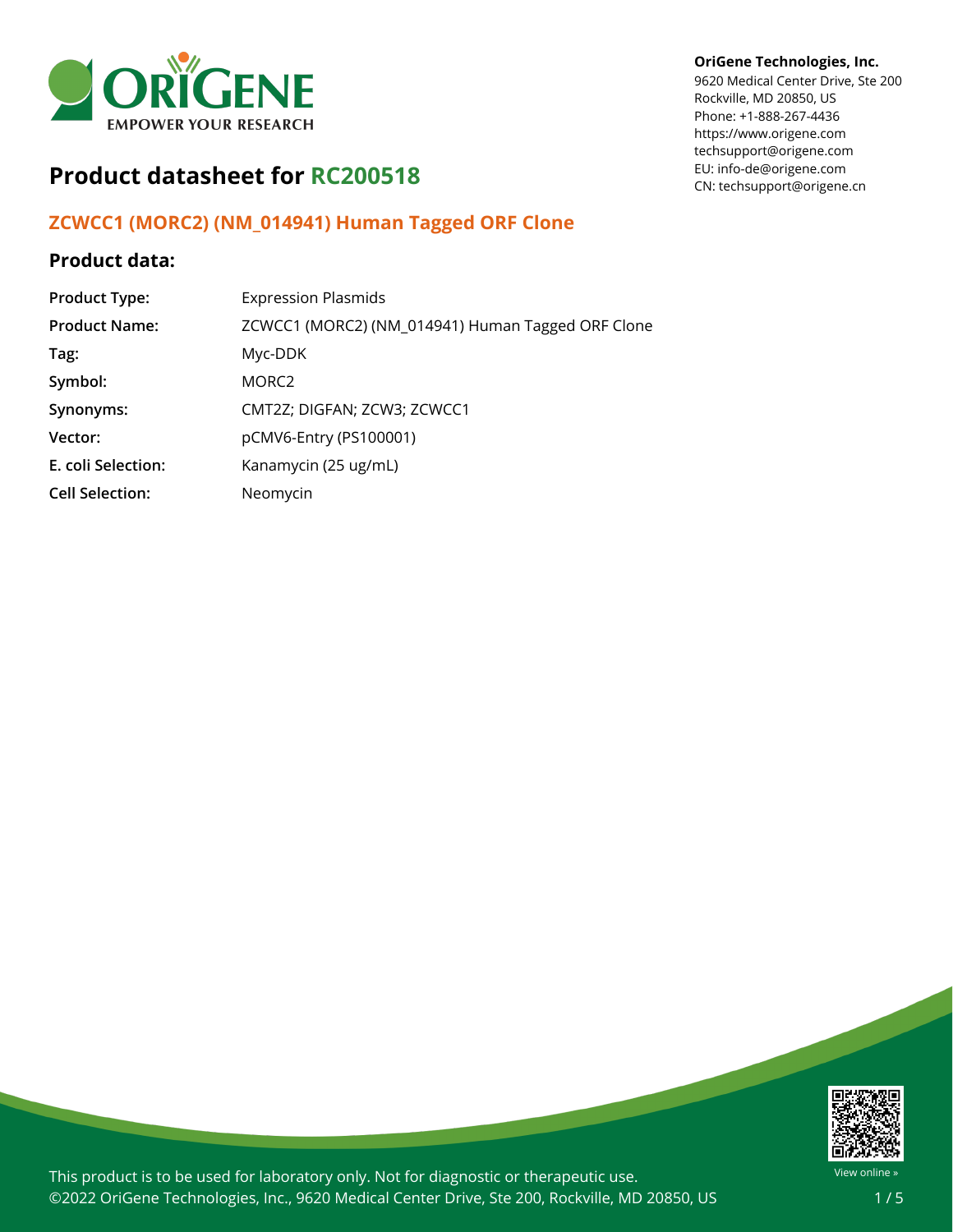| DRIGENE | ZCWCC1 (MORC2) (NM_014941) Human Tagged ORF Clone - RC200518 |  |
|---------|--------------------------------------------------------------|--|
|---------|--------------------------------------------------------------|--|

**ORF Nucleotide Sequence:**

>RC200518 ORF sequence Red=Cloning site Blue=ORF Green=Tags(s)

TTTTGTAATACGACTCACTATAGGGCGGCCGGGAATTCGTCGACTGGATCCGGTACCGAGGAGATCTGCC **GCCGCGATCGCC** 

ATGCTTTGCTTTTTGGATGATGGAGCAGGAATGGATCCAAGTGATGCTGCCAGTGTGATCCAGTTTGGGA AGTCGGCCAAGCGAACACCTGAGTCTACTCAGATTGGGCAGTACGGGAATGGGTTAAAATCGGGCTCAAT GCGCATTGGGAAGGATTTTATCCTGTTCACCAAGAAGGAAGACACCATGACCTGCCTCTTCCTGTCTCGC ACGTTTCATGAGGAAGAAGGCATTGATGAAGTGATAGTCCCACTGCCCACCTGGAATGCTCGGACCCGGG AACCTGTCACAGACAATGTAGAGAAATTTGCCATTGAGACAGAACTCATCTATAAGTACTCTCCATTCCG CACTGAGGAGGAAGTGATGACCCAGTTTATGAAGATTCCTGGGGACAGCGGAACATTGGTGATCATCTTC AATCTCAAACTCATGGATAATGGAGAGCCAGAACTAGACATAATCTCAAATCCAAGAGATATCCAGATGG CAGAGACGTCCCCAGAGGGCACGAAGCCAGAGCGGCGCTCGTTCCGTGCCTATGCCGCTGTGCTCTATAT TGATCCCCGGATGAGGATCTTCATCCATGGGCACAAGGTGCAGACCAAGAGGCTCTCCTGCTGCCTGTAC AAGCCCAGGATGTACAAGTACACGTCAAGCCGTTTCAAGACCCGTGCGGAGCAGGAGGTGAAGAAAGCAG AGCACGTAGCAAGGATTGCTGAAGAGAAGGCGCGGGAGGCAGAGAGCAAAGCTCGGACATTAGAAGTACG CCTAGGTGGAGACCTCACGCGGGACTCCAGGGTGATGTTGCGACAGGTCCAGAACAGAGCCATCACTCTG CGCAGAGAAGCCGATGTCAAGAAGAGGATCAAGGAGGCCAAGCAGCGAGCACTTAAAGAACCTAAGGAAC TGAATTTTGTTTTTGGTGTCAACATTGAACACCGGGATCTGGATGGCATGTTCATCTACAACTGTAGCCG ACTGATCAAAATGTATGAGAAAGTGGGCCCACAGCTGGAAGGGGGCATGGCATGTGGCGGGGTTGTTGGG GTTGTTGATGTGCCCTACCTGGTCCTGGAGCCTACACACAACAAACAGGACTTTGCTGATGCCAAGGAGT ACCGGCACCTGCTCCGAGCAATGGGGGAGCACCTGGCGCAGTATTGGAAGGATATTGCCATCGCCCAGAG GGGAATCATCAAGTTCTGGGATGAGTTTGGCTACCTCTCTGCCAACTGGAACCAGCCCCCATCCAGTGAG CTGCGTTACAAACGCCGGAGAGCTATGGAAATCCCCACCACCATCCAGTGCGATTTGTGTCTGAAATGGA GAACCCTCCCCTTCCAGCTGAGTTCTGTGGAAAAAGATTACCCTGACACCTGGGTTTGCTCCATGAACCC TGATCCTGAACAGGACCGGTGTGAGGCTTCTGAACAAAAGCAGAAGGTTCCCCTGGGAACATTCAGAAAG GACATGAAGACGCAGGAAGAGAAGCAGAAACAACTGACAGAGAAAATTCGCCAGCAGCAGGAGAAGCTGG AGGCCCTTCAGAAAACCACACCCATCCGCTCCCAAGCAGACCTGAAGAAATTGCCCTTGGAAGTGACCAC CAGACCTTCCACTGAGGAACCTGTGCGTAGACCTCAGCGTCCTCGGTCGCCCCCTTTACCTGCTGTGATC AGGAACGCCCCCAGCAGACCCCCTTCTTTGCCAACTCCTAGACCAGCCAGCCAGCCCCGAAAGGCTCCTG TCATCAGCAGTACCCCAAAGCTCCCTGCTTTGGCAGCCCGGGAGGAGGCCAGCACATCTAGGCTGCTCCA GCCACCTGAGGCACCCCGAAAGCCTGCCAACACTCTCGTCAAGACTGCATCCCGACCTGCCCCTCTGGTG CAGCAACTGTCACCATCTTTACTGCCCAACTCCAAGAGCCCTCGGGAGGTTCCTTCTCCCAAAGTCATCA AGACTCCAGTGGTGAAGAAGACAGAGTCACCCATCAAACTCTCCCCGGCTACCCCTAGTCGGAAGCGGAG TGTCGCAGTTTCTGATGAGGAAGAAGTTGAGGAGGAAGCTGAGAGGAGGAAGGAGAGGTGCAAGCGGGGC AGATTTGTTGTGAAGGAGGAAAAGAAGGACTCGAATGAGCTCTCAGACAGTGCTGGGGAAGAGGACTCGG CTGACCTCAAGAGAGCTCAGAAAGATAAAGGGCTGCACGTGGAGGTGCGTGTGAACAGGGAGTGGTACAC GGGCCGTGTCACAGCCGTGGAGGTGGGCAAGCATGTGGTGCGGTGGAAGGTGAAGTTTGACTACGTGCCC ACAGACACGACACCAAGAGACCGCTGGGTGGAGAAAGGCAGTGAGGATGTGCGGCTGATGAAACCCCCTT CTCCGGAACATCAGAGCCTTGATACACAACAGGAGGGCGGGGAGGAGGAGGTGGGCCCTGTGGCCCAGCA GGCCATAGCTGTCGCAGAGCCCTCCACTTCCGAATGCCTCCGCATTGAGCCTGACACCACTGCCCTGAGC ACCAATCACGAGACCATCGACCTGCTTGTCCAGATCCTCCGGAATTGTTTACGGTACTTCCTGCCTCCAA GTTTCCCCATCTCCAAGAAGCAGCTGAGTGCTATGAATTCAGATGAGCTAATATCTTTTCCTCTGAAGGA GTACTTCAAGCAATATGAAGTAGGGCTCCAAAACCTGTGCAATTCCTACCAGAGCCGTGCTGACTCCCGG GCCAAGGCCTCCGAGGAAAGCCTGCGCACCTCCGAGAGGAAGCTCCGCGAGACGGAGGAGAAGCTGCAGA AGCTGAGGACCAACATCGTGGCACTCCTGCAAAAGGTGCAGGAGGACATAGACATCAACACAGATGATGA GCTGGACGCCTACATTGAGGACCTCATCACCAAGGGGGAC

ACGCGTACGCGGCCGCTCGAGCAGAAACTCATCTCAGAAGAGGATCTGGCAGCAAATGATATCCTGGATT ACAAGGATGACGACGATAAGGTTTAA

This product is to be used for laboratory only. Not for diagnostic or therapeutic use. ©2022 OriGene Technologies, Inc., 9620 Medical Center Drive, Ste 200, Rockville, MD 20850, US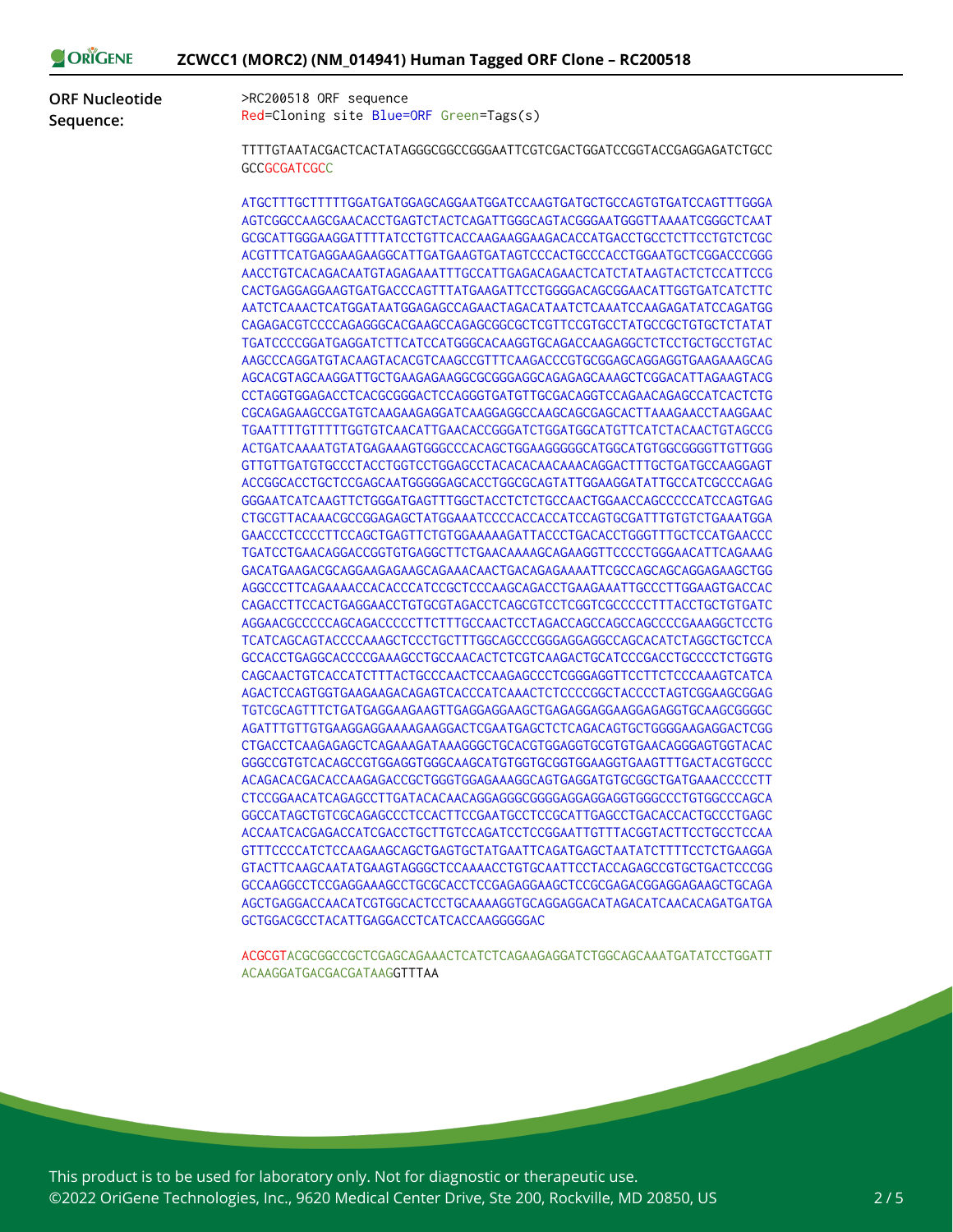#### ORIGENE **ZCWCC1 (MORC2) (NM\_014941) Human Tagged ORF Clone – RC200518**

**Protein Sequence:** >RC200518 protein sequence Red=Cloning site Green=Tags(s)

> MLCFLDDGAGMDPSDAASVIQFGKSAKRTPESTQIGQYGNGLKSGSMRIGKDFILFTKKEDTMTCLFLSR TFHEEEGIDEVIVPLPTWNARTREPVTDNVEKFAIETELIYKYSPFRTEEEVMTQFMKIPGDSGTLVIIF NLKLMDNGEPELDIISNPRDIQMAETSPEGTKPERRSFRAYAAVLYIDPRMRIFIHGHKVQTKRLSCCLY KPRMYKYTSSRFKTRAEQEVKKAEHVARIAEEKAREAESKARTLEVRLGGDLTRDSRVMLRQVQNRAITL RREADVKKRIKEAKQRALKEPKELNFVFGVNIEHRDLDGMFIYNCSRLIKMYEKVGPQLEGGMACGGVVG VVDVPYLVLEPTHNKQDFADAKEYRHLLRAMGEHLAQYWKDIAIAQRGIIKFWDEFGYLSANWNQPPSSE LRYKRRRAMEIPTTIQCDLCLKWRTLPFQLSSVEKDYPDTWVCSMNPDPEQDRCEASEQKQKVPLGTFRK DMKTQEEKQKQLTEKIRQQQEKLEALQKTTPIRSQADLKKLPLEVTTRPSTEEPVRRPQRPRSPPLPAVI RNAPSRPPSLPTPRPASQPRKAPVISSTPKLPALAAREEASTSRLLQPPEAPRKPANTLVKTASRPAPLV QQLSPSLLPNSKSPREVPSPKVIKTPVVKKTESPIKLSPATPSRKRSVAVSDEEEVEEEAERRKERCKRG RFVVKEEKKDSNELSDSAGEEDSADLKRAQKDKGLHVEVRVNREWYTGRVTAVEVGKHVVRWKVKFDYVP TDTTPRDRWVEKGSEDVRLMKPPSPEHQSLDTQQEGGEEEVGPVAQQAIAVAEPSTSECLRIEPDTTALS TNHETIDLLVQILRNCLRYFLPPSFPISKKQLSAMNSDELISFPLKEYFKQYEVGLQNLCNSYQSRADSR AKASEESLRTSERKLRETEEKLQKLRTNIVALLQKVQEDIDINTDDELDAYIEDLITKGD

### TRTRPLEQKLISEEDLAANDILDYKDDDDKV

**Chromatograms:** 

**Restriction Sites:** SgfI-MluI

**Cloning Scheme:**

| https://cdn.origene.com/chromatograms/mk6577 c12.zip |  |  |
|------------------------------------------------------|--|--|
|                                                      |  |  |





\* The last codon before the Stop codon of the ORF

This product is to be used for laboratory only. Not for diagnostic or therapeutic use. ©2022 OriGene Technologies, Inc., 9620 Medical Center Drive, Ste 200, Rockville, MD 20850, US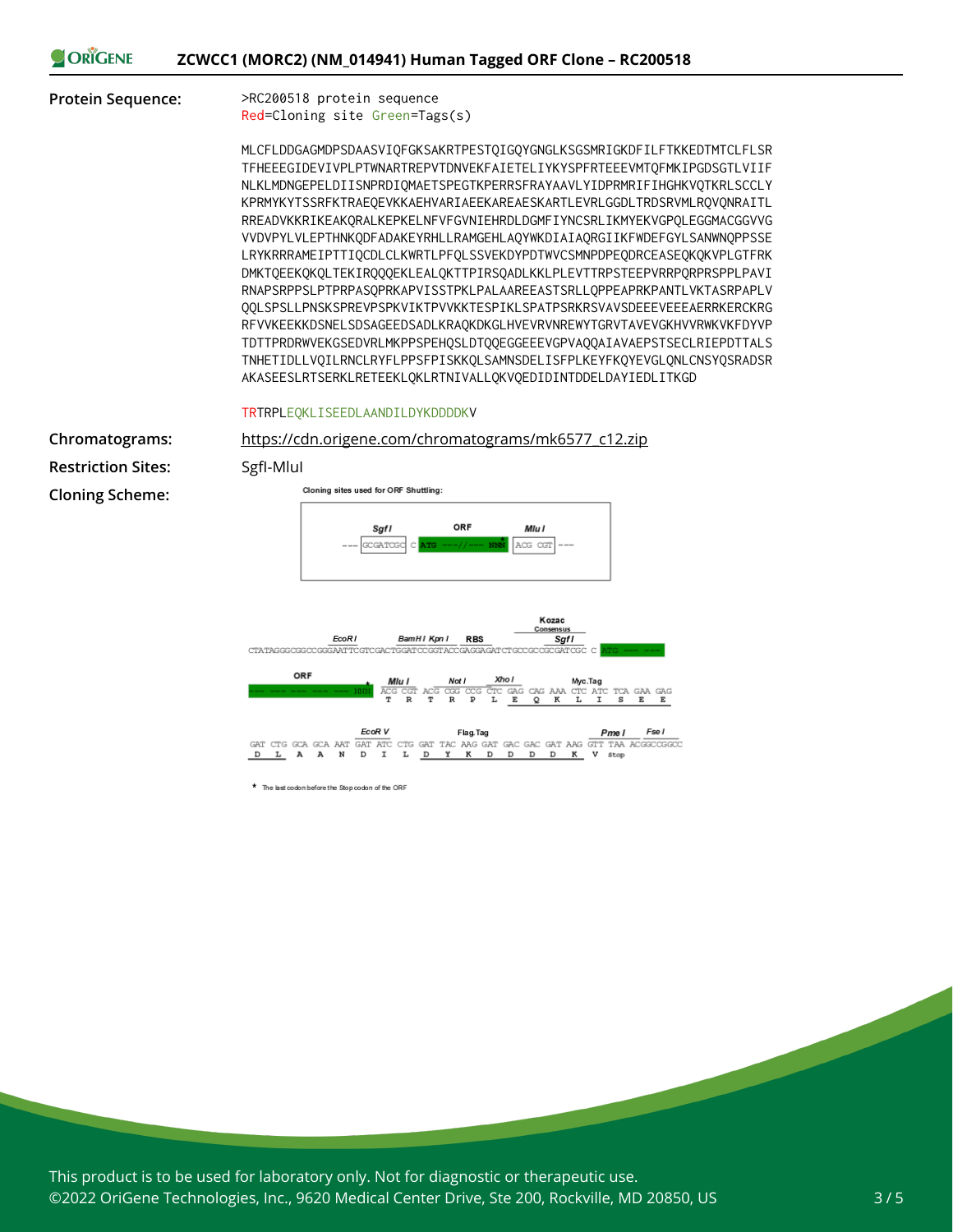ORIGENE

### **Plasmid Map:**



| <b>ACCN:</b>                  | NM 014941                                                                                                                                                                                                                                                                                                                                                                                                                                           |  |
|-------------------------------|-----------------------------------------------------------------------------------------------------------------------------------------------------------------------------------------------------------------------------------------------------------------------------------------------------------------------------------------------------------------------------------------------------------------------------------------------------|--|
| <b>ORF Size:</b>              | 2910 bp                                                                                                                                                                                                                                                                                                                                                                                                                                             |  |
| <b>OTI Disclaimer:</b>        | The molecular sequence of this clone aligns with the gene accession number as a point of<br>reference only. However, individual transcript sequences of the same gene can differ through<br>naturally occurring variations (e.g. polymorphisms), each with its own valid existence. This<br>clone is substantially in agreement with the reference, but a complete review of all prevailing<br>variants is recommended prior to use. More info      |  |
| <b>OTI Annotation:</b>        | This clone was engineered to express the complete ORF with an expression tag. Expression<br>varies depending on the nature of the gene.                                                                                                                                                                                                                                                                                                             |  |
| Components:                   | The ORF clone is ion-exchange column purified and shipped in a 2D barcoded Matrix tube<br>containing 10ug of transfection-ready, dried plasmid DNA (reconstitute with 100 ul of water).                                                                                                                                                                                                                                                             |  |
| <b>Reconstitution Method:</b> | 1. Centrifuge at 5,000xg for 5min.<br>2. Carefully open the tube and add 100ul of sterile water to dissolve the DNA.<br>3. Close the tube and incubate for 10 minutes at room temperature.<br>4. Briefly vortex the tube and then do a quick spin (less than 5000xg) to concentrate the liquid<br>at the bottom.<br>5. Store the suspended plasmid at -20°C. The DNA is stable for at least one year from date of<br>shipping when stored at -20°C. |  |
| RefSeq:                       | NM 014941.3                                                                                                                                                                                                                                                                                                                                                                                                                                         |  |
| <b>RefSeq Size:</b>           | 4467 bp                                                                                                                                                                                                                                                                                                                                                                                                                                             |  |
| RefSeq ORF:                   | 2913 bp                                                                                                                                                                                                                                                                                                                                                                                                                                             |  |
| Locus ID:                     | 22880                                                                                                                                                                                                                                                                                                                                                                                                                                               |  |
| UniProt ID:                   | Q9Y6X9                                                                                                                                                                                                                                                                                                                                                                                                                                              |  |

This product is to be used for laboratory only. Not for diagnostic or therapeutic use. ©2022 OriGene Technologies, Inc., 9620 Medical Center Drive, Ste 200, Rockville, MD 20850, US